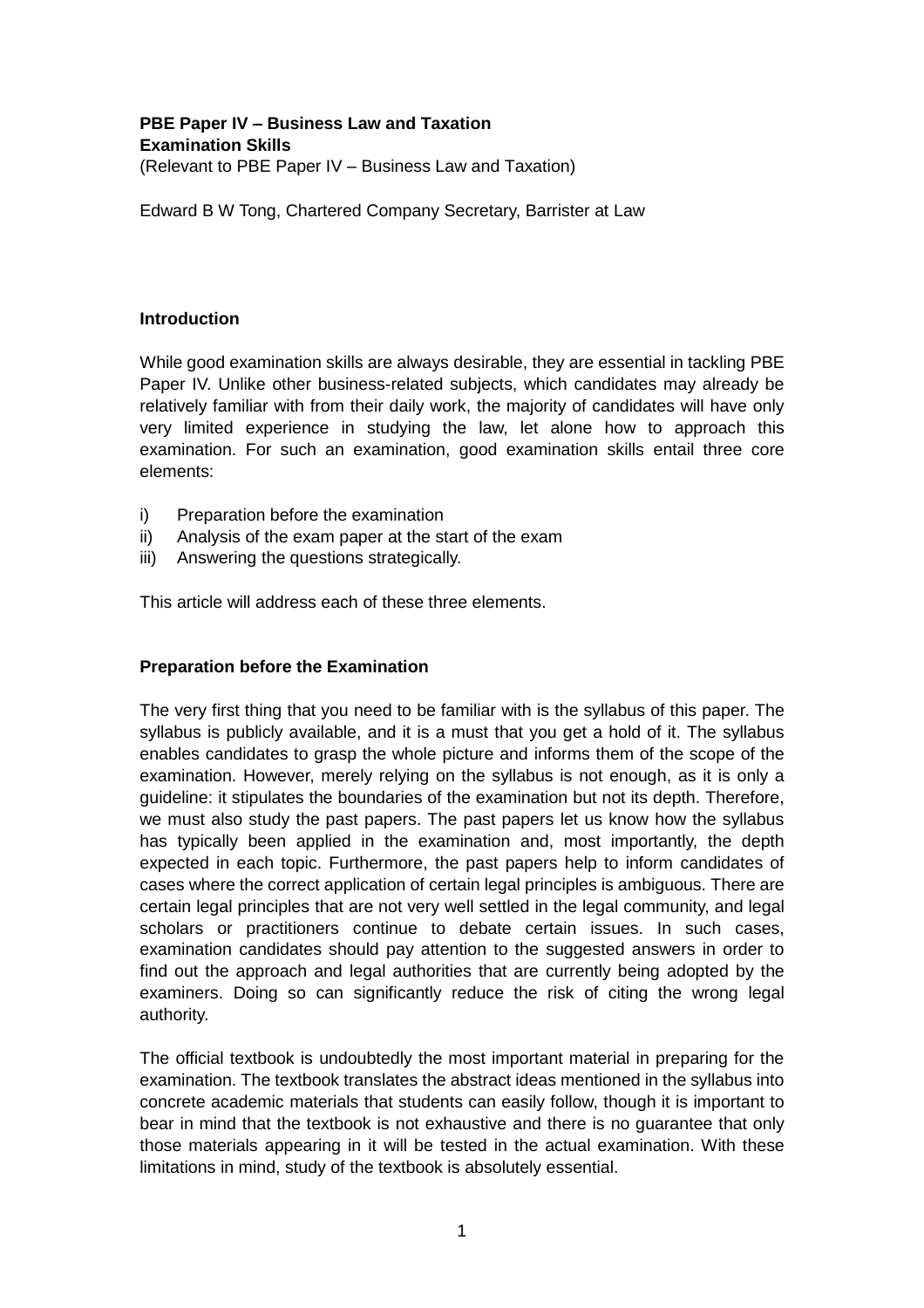There are other recommended legal texts on the reading list. As the recommended list is lengthy, including various reference websites and ordinances, it is obviously not possible to read all of the suggested material. A more sensible approach is for the candidate use the official textbook as the principal material, and then to refer to the other materials in cases where he or she fails to comprehend a particular topic. Candidates should also be aware that there may be new judgments from courts and amendments made to the existing ordinances. It is highly advisable that candidates keep abreast of the latest development in the law.

Apart from studying the materials outlined above, candidates should avoid making a common mistake in picking topics for their revision. There are certain hot topics which appear in the examination frequently. There is nothing wrong with choosing to spend more time on these topics, but candidates should remember that everything mentioned on the syllabus and in the textbook can be examined. It is extremely risky to be too focused on those hot topics.

#### **Analysis of the Exam Paper at Test Time**

Following the candidate's preparation above, the next step in tackling the examination comes on the day of the test. Having obtained the test paper but before beginning to write the answers to the test, the candidate should engage in the preparation stage, also known as the "planning stage." Here the candidate carefully analyses the examination to determine how best to spend the time allotted for the examination.

The planning stage is a very important strategic exercise, involving not only choosing the right questions, but also assigning a priority in answering. It is trite to say that candidates should always choose the questions they are more familiar with. The real difficulty faced by candidates is whether they can successfully identify the related issues, because this is the pre-condition for choosing those questions that are most suited to themselves.

There are basically two main types of questions. The first type is the direct question, which requires candidates to explain or to define some legal principles, concepts or dominant cases. The second type is the scenario-based question, in which candidates need to interpret the facts and give advice in response to a given scenario. The first type is relatively straightforward, so it is easy for candidates to determine whether they are capable of giving the right answer. The second type involves certain hidden and subtle issues, and it will be much more difficult for candidates to understand its content, making it harder for candidates to make good choices.

Once candidates have selected the questions they are most able to answer, they should wisely allocate their time to each question. A sensible approach is for candidates to spend a slightly longer time on those questions which they are familiar with, but not too much, as the marginal benefit for spending extra time on a single question declines sharply past a certain point.